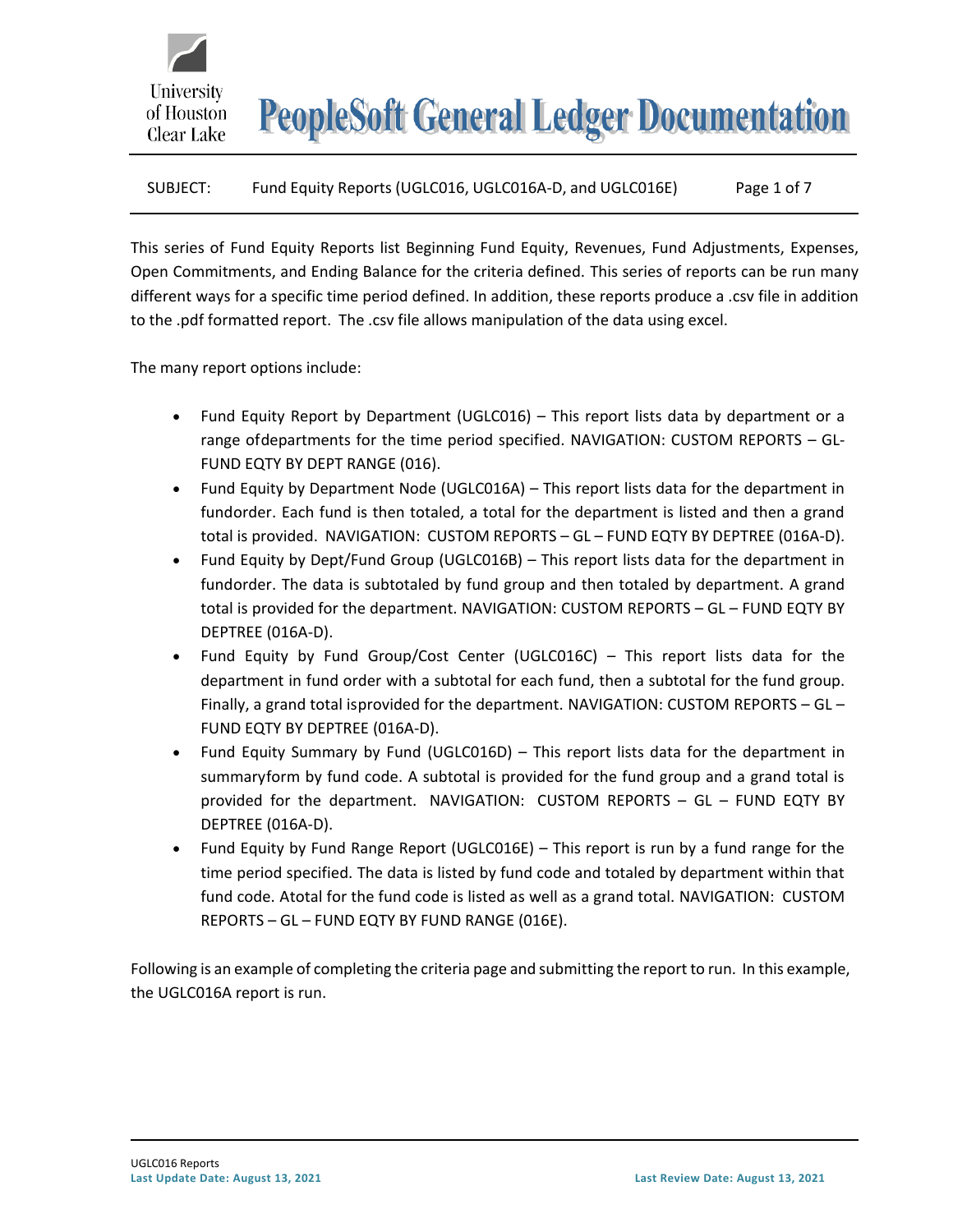

# SUBJECT: Fund Equity Reports (UGLC016, UGLC016A-D, and UGLC016E) Page 2 of 7

# NAVIGATION: CUSTOM REPORTS – GL – FUND EQTY BY DEPTREE (016A-D)

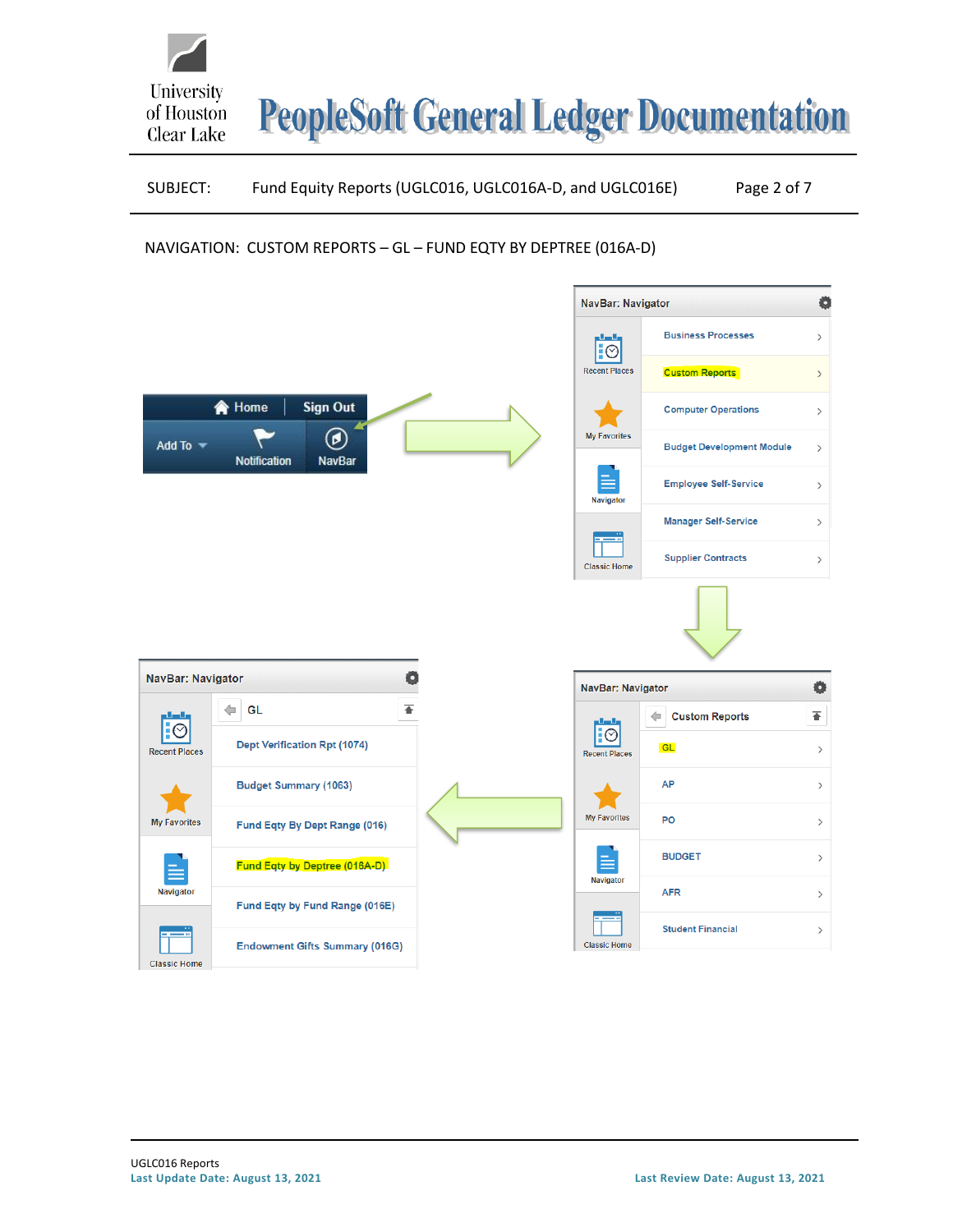

## SUBJECT: Fund Equity Reports (UGLC016, UGLC016A-D, and UGLC016E) Page 3 of 7

| Fund Equity (016A-D)                                         |                       |                        |     |
|--------------------------------------------------------------|-----------------------|------------------------|-----|
|                                                              |                       |                        |     |
| Run Control ID: 016                                          | <b>Report Manager</b> | <b>Process Monitor</b> | Run |
|                                                              |                       |                        |     |
| <b>Report Request Parameters</b>                             |                       |                        |     |
| Business Unit: 00759<br>l Q<br>Univ. of Houston - Clear Lake |                       |                        |     |
| <b>Fiscal Year:</b><br>2021                                  |                       |                        |     |
| Period To:<br>12                                             |                       |                        |     |
| Dept Tree Node: C0025<br>Q<br><b>HUMAN SCIENCES</b>          |                       |                        |     |
| To Fund Code: 2164<br>From Fund Code: 2060<br>Q<br>Q         |                       |                        |     |

- 1. Enter the Business Unit "00759".
- 2. Enter the Fiscal Year and Period To value the report is to be run for. To get a complete fiscal year report, run the report through period 998.
- 3. Enter the Department Tree Node the report is being run for. To get data for a specific grouping of departments (ie. all the departments in HSH), enter the rollup Department Tree Node. See the DEPTID\_ROLLUP report for department values.
- 4. Enter the From and To Fund Codes the report is to be run for.
- 5. Click Run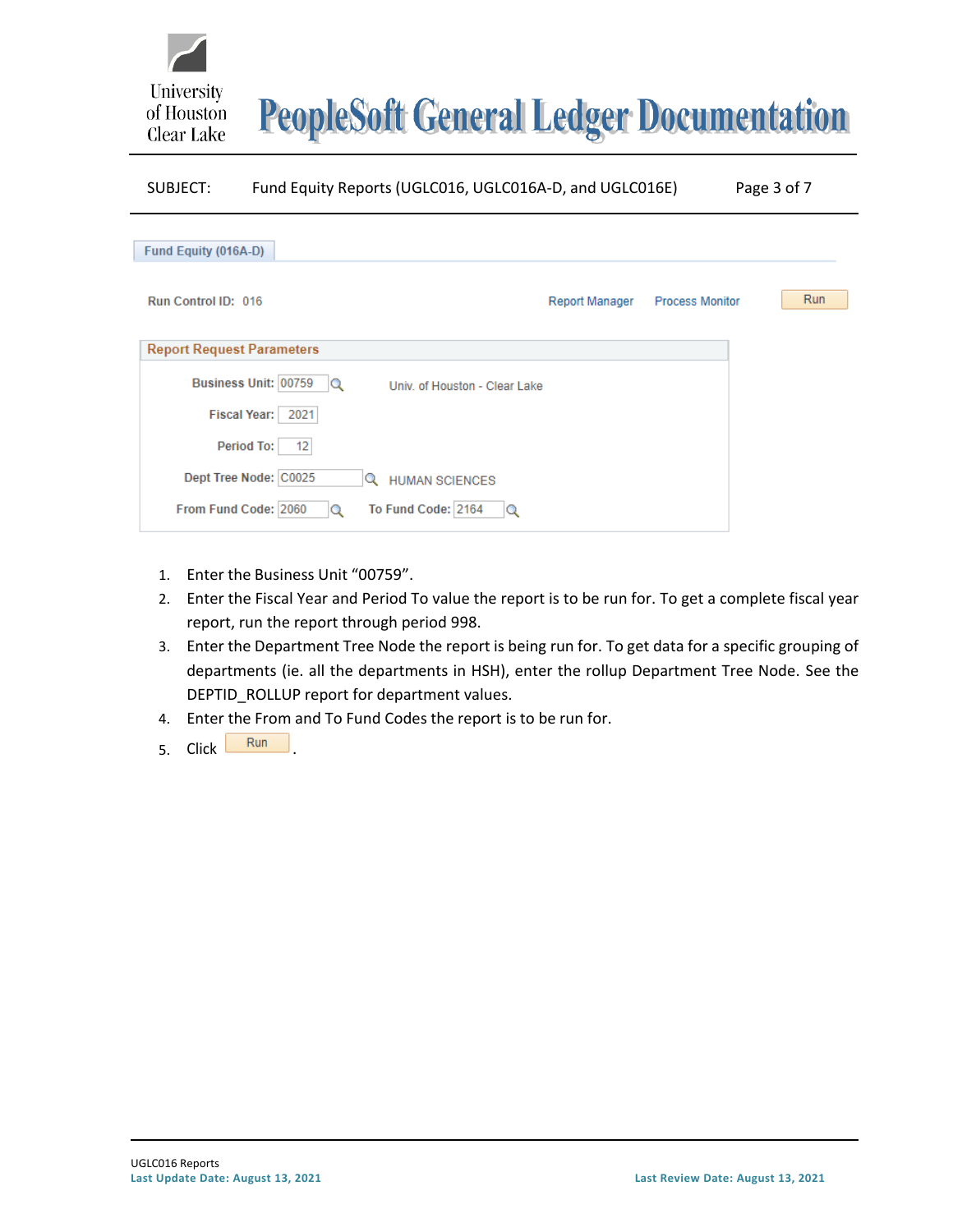

# SUBJECT: Fund Equity Reports (UGLC016, UGLC016A-D, and UGLC016E) Page 4 of 7

#### The Process Scheduler Page is displayed:

#### **Process Scheduler Request**

|           |                     | User ID 8006680               |                     | Run Control ID 016  |       |                                   |                     |
|-----------|---------------------|-------------------------------|---------------------|---------------------|-------|-----------------------------------|---------------------|
|           | <b>Server Name</b>  |                               | $\checkmark$        | Run Date 08/13/2021 | Ħ     |                                   |                     |
|           | Recurrence          |                               | ٧                   | Run Time 11:22:20AM |       | <b>Reset to Current Date/Time</b> |                     |
|           | <b>Time Zone</b>    | Q                             |                     |                     |       |                                   |                     |
|           | <b>Process List</b> |                               |                     |                     |       |                                   |                     |
| Select    | <b>Description</b>  |                               | <b>Process Name</b> | <b>Process Type</b> | *Type | *Format                           | <b>Distribution</b> |
| ✓         |                     | Fund Equity by Dept Node SQR  | UGLS016A            | <b>SQR Report</b>   | Web   | <b>PDF</b>                        | <b>Distribution</b> |
|           |                     | Fund Equity by Dept/Fund SQR  | UGLS016B            | <b>SQR Report</b>   | Web   | <b>PDF</b>                        | <b>Distribution</b> |
|           |                     | Fund Eqty by Fund Grp/CC SQR  | UGLS016C            | <b>SQR Report</b>   | Web   | <b>PDF</b>                        | <b>Distribution</b> |
|           |                     | Fund Eqty Summary by Fund SQR | UGLS016D            | <b>SQR Report</b>   | Web   | <b>PDF</b>                        | <b>Distribution</b> |
| <b>OK</b> | Cancel              |                               |                     |                     |       |                                   |                     |
|           |                     |                               |                     |                     |       |                                   |                     |

6. Check the box to select the report to be run and click  $\overline{\text{OK}}$ 

## The report criteria page is displayed.

| Fund Equity (016A-D) |                                                        |
|----------------------|--------------------------------------------------------|
|                      |                                                        |
| Run Control ID: 016  | <b>Run</b><br>Report Manager<br><b>Process Monitor</b> |
|                      | Process Instance: 14144491                             |

7. Click the Process Monitor hyperlink.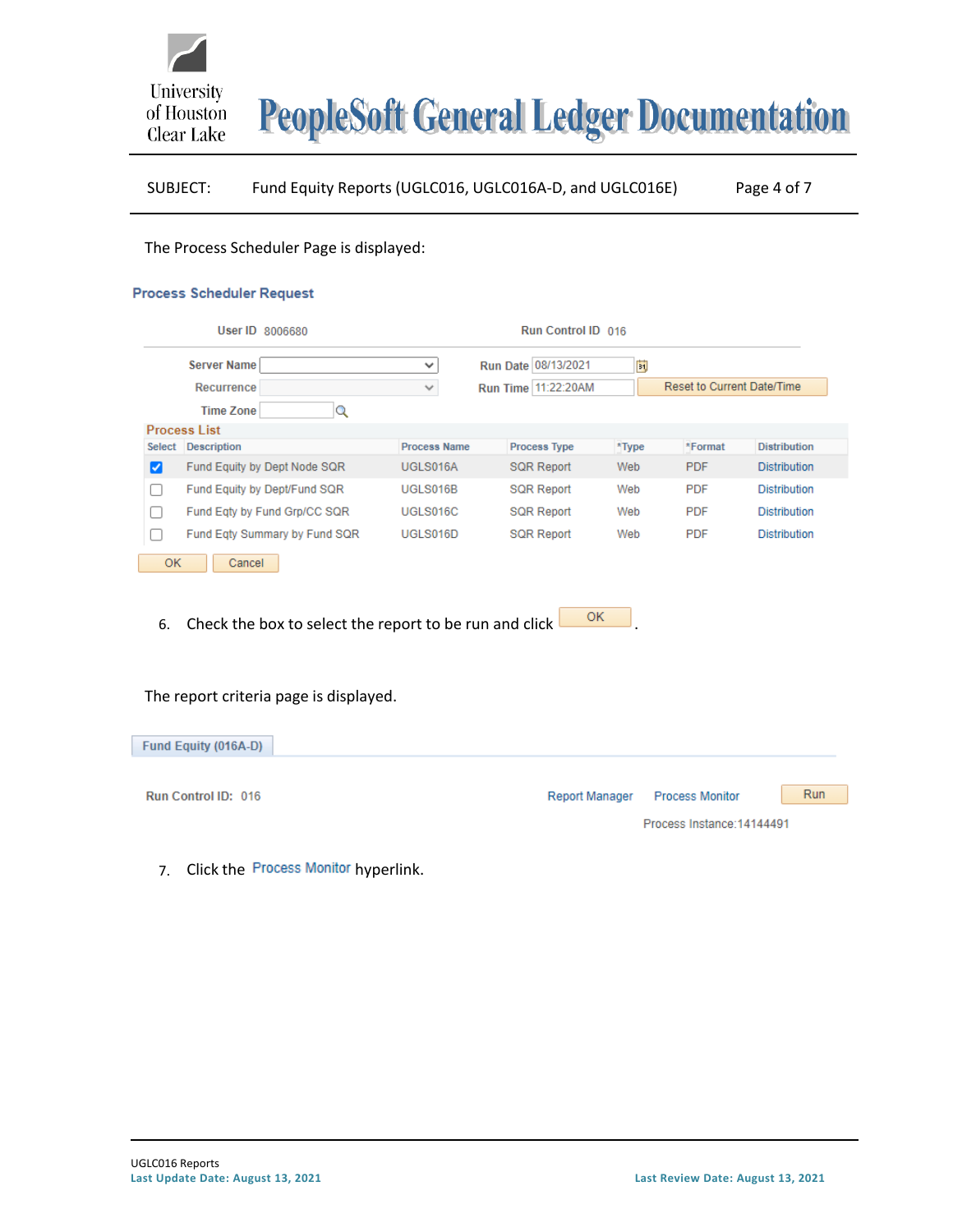# SUBJECT: Fund Equity Reports (UGLC016, UGLC016A-D, and UGLC016E) Page 5 of 7

### The Process List page is displayed:

University

of Houston Clear Lake

| <b>Process List</b>             | Server List  |                     |                               |             |                                  |                                   |                                                       |                |
|---------------------------------|--------------|---------------------|-------------------------------|-------------|----------------------------------|-----------------------------------|-------------------------------------------------------|----------------|
| <b>View Process Request For</b> |              |                     |                               |             |                                  |                                   |                                                       |                |
| User ID 8006680                 |              | <b>Type</b><br>Q    | $\checkmark$                  | Last        | $\checkmark$                     | Days<br>$\checkmark$              | Refresh                                               |                |
| Server                          | $\checkmark$ | Name                | Q                             |             | 14144491<br><b>Instance From</b> | 14144491<br><b>Instance To</b>    | <b>Report Manager</b>                                 |                |
| <b>Run Status</b>               |              | $\checkmark$        | <b>Distribution Status</b>    |             | Save On Refresh<br>◡             |                                   |                                                       |                |
|                                 |              |                     |                               |             |                                  |                                   |                                                       |                |
|                                 |              |                     |                               |             |                                  |                                   |                                                       |                |
| <b>Process List</b>             |              |                     |                               |             |                                  | Personalize   Find   View All   2 | First $\textcircled{4}$ 1 of 1 $\textcircled{6}$ Last |                |
| Select Instance                 | Seq.         | <b>Process Type</b> | <b>Process</b><br><b>Name</b> | <b>User</b> | <b>Run Date/Time</b>             | <b>Run Status</b>                 | <b>Distribution</b><br><b>Status</b>                  | <b>Details</b> |

## 8. Click the Details hyperlink to drill down to the Process Detail page.

The Process Detail page is displayed:

| Date/Time                                    |                                             | <b>Actions</b>       |          |  |  |  |  |
|----------------------------------------------|---------------------------------------------|----------------------|----------|--|--|--|--|
| Request Created On 08/13/2021 11:23:51AM CDT |                                             | Parameters           | Transfer |  |  |  |  |
|                                              | Run Anytime After 08/13/2021 11:22:20AM CDT | Message Log          |          |  |  |  |  |
|                                              | Began Process At 08/13/2021 11:23:57AM CDT  | <b>Batch Timings</b> |          |  |  |  |  |
|                                              | Ended Process At 08/13/2021 11:24:12AM CDT  | View Log/Trace       |          |  |  |  |  |
|                                              |                                             |                      |          |  |  |  |  |

9. Click the View Log/Trace hyperlink to drill down to the report.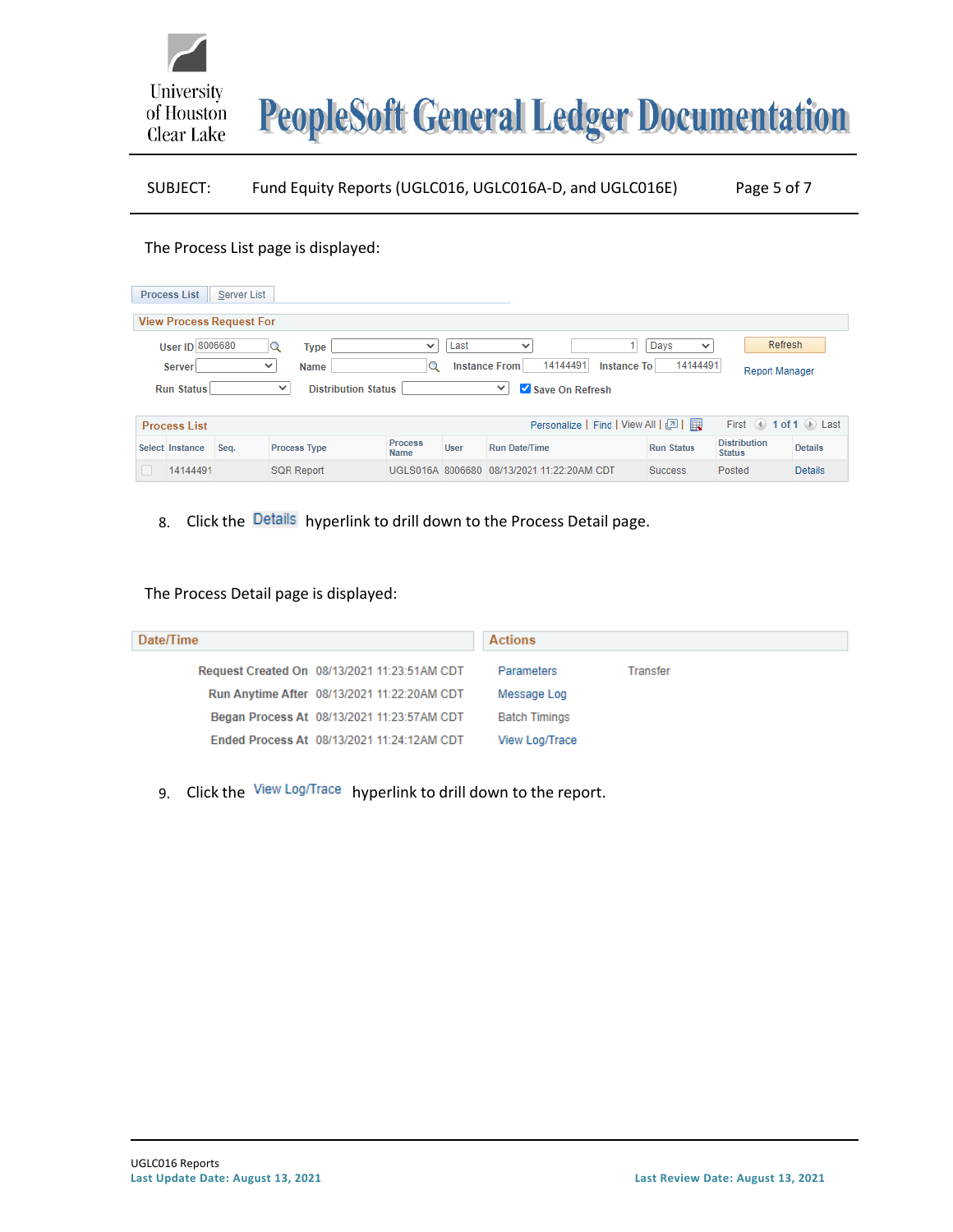

| SUBJECT: | Fund Equity Reports (UGLC016, UGLC016A-D, and UGLC016E) |  | Page 6 of 7 |
|----------|---------------------------------------------------------|--|-------------|
|          |                                                         |  |             |

| <b>File List</b>          |                   |                                  |
|---------------------------|-------------------|----------------------------------|
| <b>Name</b>               | File Size (bytes) | Datetime Created                 |
| SQR UGLS016A 14144491.log | 1.734             | 08/13/2021 11:24:12.507174AM CDT |
| UGLS016A.CSV              | 2.453             | 08/13/2021 11:24:12.507174AM CDT |
| ugls016a_14144491.PDF     | 6.617             | 08/13/2021 11:24:12.507174AM CDT |
| ugls016a_14144491.out     | 116               | 08/13/2021 11:24:12.507174AM CDT |

10. Notice the .CSV file. This is the file that can be manipulated using excel. Click the .pdf hyperlink to bring up the formatted report in a new window:

| <b>Program/Project Description</b><br><b>Beg Fund Equity</b><br>Fund<br>Program<br>Project<br><b>Revenues</b><br><b>Fund Adjustments</b><br><b>Expenses</b><br><b>Ending Balance</b><br><b>Open Commit</b><br><b>C0025 HUMAN SCIENCES</b><br>Department:<br><b>HSH - PRACTICUM</b><br>NA<br>(15,744.42)<br>(3,100.00)<br>(10.012.18)<br>A0401<br>(32,057.00)<br>40,889.24<br>1,538.44<br>2063<br>3,100.00<br>A0407<br>HSH - HS, INCIDENTAL<br>(33, 397.33)<br>(102,070.00)<br>95,068.02<br>(37,299.31)<br>4,058.82<br>2063<br>NA<br>D1332<br>PSYCHOLOGY APPLICATION FEES<br>$_{\rm NA}$<br>(13.294.94)<br>2063<br>(2,117.04)<br>(12,080.00)<br>902.10<br>(51.258,79)<br>0.00<br>(60, 606, 43)<br>(146, 207, 00)<br>136,859.36<br>5,597.26<br><b>Total for Fund:</b><br>2063<br><b>A1018</b><br><b>PSYD PROGRAM</b><br>NA<br>(265,061.45)<br>265,061.45<br>3.406.53<br>2064<br>HEALTH&HUMAN PERFORMANCE INS NA<br>(134, 707.79)<br>134,707.79<br>2064<br>D1303<br>12,750.21<br>0.00<br>0.00<br>(399,769,24)<br><b>Total for Fund:</b><br>2064<br>399,769.24<br>0.00<br>16,156,74<br><b>LERMAN,D PI SUPPORT</b><br>$_{\rm NA}$<br>(7,835.68)<br>(4,061.38)<br>(11,897.06)<br>D1048<br>2072<br>D1171<br><b>WARD, CHRIS PI SUPPORT</b><br>NA.<br>(3,497,08)<br>(94.32)<br>(3,591,40)<br>2072<br>2072<br>D1180<br>PI SUPPORT MALIN.D<br>NA<br>(2.873.97)<br>(94.32)<br>(2.968.29)<br>2072<br>D1285<br>PI SUPPORT SUTHERLAND<br>NA<br>(2.504.47)<br>(15.53)<br>(2.520.00)<br>0.00<br>(16,711.20)<br>0.00<br>(20.976.75)<br>0.00<br><b>Total for Fund:</b><br>2072<br>(4,265.55)<br>PSYCHOLOGICAL SERVICES CLINI<br>(12.924.14)<br>32,277.82<br>11,229.68<br>A0383<br>NA<br>(8,124.00)<br>2078<br><b>EDUCATION ABROAD</b><br>NA<br>(1,400,00)<br>(1,800.00)<br>(3,200,00)<br>2078<br>D1059<br>D1173<br>VERBAL BEHAVIOR CLINIC<br>$_{\rm NA}$<br>(22.960.39)<br>1.373.10<br>(21,587,29)<br>2078<br>D1202<br>SEVERE DISORDER RESEACH CLIN<br><b>NA</b><br>(44, 439.89)<br>(4.926.09)<br>12,064.09<br>(37,301.89)<br>2078<br>HEALTH&HUMAN PERFORMANCE INS<br>(51,643.81)<br>(62, 621, 69)<br>D1303<br>NA<br>(15, 229.86)<br>4,251.98<br>2078<br>(133,368,23)<br>0.00<br>(113,481.19)<br>0.00<br><b>Total for Fund:</b><br>2078<br>(30.079.95)<br>49,966.99<br><b>Total for Department:</b><br>(201.338.22)<br>(180.552.50)<br>(399,769,24)<br>586, 595.59<br>(195,064,37)<br>21,754.00<br>C0025 | 222222 |  | <b>Report ID:</b><br><b>Business Unit:</b><br><b>Fiscal Year:</b><br><b>Acct Period To:</b><br><b>Department Node:</b><br><b>Fund Range:</b> | <b>UGLS016A</b><br>60759<br>2021<br>12<br>C0025<br>$2060 - 2164$ |  | Fund Equity Report By Dept Tree Node and Fund Range<br>Sorted by Department and Fund, Subtotaled by Fund and Department | <b>University of Houston System</b><br>For Month Ending: 8/31/2021 |  | Page No.:<br><b>Run Date:</b><br><b>Run Time:</b> | $\mathbf{1}$<br>08/13/2021<br>11:23:57 |
|---------------------------------------------------------------------------------------------------------------------------------------------------------------------------------------------------------------------------------------------------------------------------------------------------------------------------------------------------------------------------------------------------------------------------------------------------------------------------------------------------------------------------------------------------------------------------------------------------------------------------------------------------------------------------------------------------------------------------------------------------------------------------------------------------------------------------------------------------------------------------------------------------------------------------------------------------------------------------------------------------------------------------------------------------------------------------------------------------------------------------------------------------------------------------------------------------------------------------------------------------------------------------------------------------------------------------------------------------------------------------------------------------------------------------------------------------------------------------------------------------------------------------------------------------------------------------------------------------------------------------------------------------------------------------------------------------------------------------------------------------------------------------------------------------------------------------------------------------------------------------------------------------------------------------------------------------------------------------------------------------------------------------------------------------------------------------------------------------------------------------------------------------------------------------------------------------------------------------------------------------------------------------------------------------------------------------------------------------------------------------------------|--------|--|----------------------------------------------------------------------------------------------------------------------------------------------|------------------------------------------------------------------|--|-------------------------------------------------------------------------------------------------------------------------|--------------------------------------------------------------------|--|---------------------------------------------------|----------------------------------------|
|                                                                                                                                                                                                                                                                                                                                                                                                                                                                                                                                                                                                                                                                                                                                                                                                                                                                                                                                                                                                                                                                                                                                                                                                                                                                                                                                                                                                                                                                                                                                                                                                                                                                                                                                                                                                                                                                                                                                                                                                                                                                                                                                                                                                                                                                                                                                                                                       |        |  |                                                                                                                                              |                                                                  |  |                                                                                                                         |                                                                    |  |                                                   |                                        |
|                                                                                                                                                                                                                                                                                                                                                                                                                                                                                                                                                                                                                                                                                                                                                                                                                                                                                                                                                                                                                                                                                                                                                                                                                                                                                                                                                                                                                                                                                                                                                                                                                                                                                                                                                                                                                                                                                                                                                                                                                                                                                                                                                                                                                                                                                                                                                                                       |        |  |                                                                                                                                              |                                                                  |  |                                                                                                                         |                                                                    |  |                                                   |                                        |
|                                                                                                                                                                                                                                                                                                                                                                                                                                                                                                                                                                                                                                                                                                                                                                                                                                                                                                                                                                                                                                                                                                                                                                                                                                                                                                                                                                                                                                                                                                                                                                                                                                                                                                                                                                                                                                                                                                                                                                                                                                                                                                                                                                                                                                                                                                                                                                                       |        |  |                                                                                                                                              |                                                                  |  |                                                                                                                         |                                                                    |  |                                                   |                                        |
|                                                                                                                                                                                                                                                                                                                                                                                                                                                                                                                                                                                                                                                                                                                                                                                                                                                                                                                                                                                                                                                                                                                                                                                                                                                                                                                                                                                                                                                                                                                                                                                                                                                                                                                                                                                                                                                                                                                                                                                                                                                                                                                                                                                                                                                                                                                                                                                       |        |  |                                                                                                                                              |                                                                  |  |                                                                                                                         |                                                                    |  |                                                   |                                        |
|                                                                                                                                                                                                                                                                                                                                                                                                                                                                                                                                                                                                                                                                                                                                                                                                                                                                                                                                                                                                                                                                                                                                                                                                                                                                                                                                                                                                                                                                                                                                                                                                                                                                                                                                                                                                                                                                                                                                                                                                                                                                                                                                                                                                                                                                                                                                                                                       |        |  |                                                                                                                                              |                                                                  |  |                                                                                                                         |                                                                    |  |                                                   |                                        |
|                                                                                                                                                                                                                                                                                                                                                                                                                                                                                                                                                                                                                                                                                                                                                                                                                                                                                                                                                                                                                                                                                                                                                                                                                                                                                                                                                                                                                                                                                                                                                                                                                                                                                                                                                                                                                                                                                                                                                                                                                                                                                                                                                                                                                                                                                                                                                                                       |        |  |                                                                                                                                              |                                                                  |  |                                                                                                                         |                                                                    |  |                                                   |                                        |
|                                                                                                                                                                                                                                                                                                                                                                                                                                                                                                                                                                                                                                                                                                                                                                                                                                                                                                                                                                                                                                                                                                                                                                                                                                                                                                                                                                                                                                                                                                                                                                                                                                                                                                                                                                                                                                                                                                                                                                                                                                                                                                                                                                                                                                                                                                                                                                                       |        |  |                                                                                                                                              |                                                                  |  |                                                                                                                         |                                                                    |  |                                                   |                                        |
|                                                                                                                                                                                                                                                                                                                                                                                                                                                                                                                                                                                                                                                                                                                                                                                                                                                                                                                                                                                                                                                                                                                                                                                                                                                                                                                                                                                                                                                                                                                                                                                                                                                                                                                                                                                                                                                                                                                                                                                                                                                                                                                                                                                                                                                                                                                                                                                       |        |  |                                                                                                                                              |                                                                  |  |                                                                                                                         |                                                                    |  |                                                   |                                        |
|                                                                                                                                                                                                                                                                                                                                                                                                                                                                                                                                                                                                                                                                                                                                                                                                                                                                                                                                                                                                                                                                                                                                                                                                                                                                                                                                                                                                                                                                                                                                                                                                                                                                                                                                                                                                                                                                                                                                                                                                                                                                                                                                                                                                                                                                                                                                                                                       |        |  |                                                                                                                                              |                                                                  |  |                                                                                                                         |                                                                    |  |                                                   |                                        |
|                                                                                                                                                                                                                                                                                                                                                                                                                                                                                                                                                                                                                                                                                                                                                                                                                                                                                                                                                                                                                                                                                                                                                                                                                                                                                                                                                                                                                                                                                                                                                                                                                                                                                                                                                                                                                                                                                                                                                                                                                                                                                                                                                                                                                                                                                                                                                                                       |        |  |                                                                                                                                              |                                                                  |  |                                                                                                                         |                                                                    |  |                                                   |                                        |
|                                                                                                                                                                                                                                                                                                                                                                                                                                                                                                                                                                                                                                                                                                                                                                                                                                                                                                                                                                                                                                                                                                                                                                                                                                                                                                                                                                                                                                                                                                                                                                                                                                                                                                                                                                                                                                                                                                                                                                                                                                                                                                                                                                                                                                                                                                                                                                                       |        |  |                                                                                                                                              |                                                                  |  |                                                                                                                         |                                                                    |  |                                                   |                                        |
|                                                                                                                                                                                                                                                                                                                                                                                                                                                                                                                                                                                                                                                                                                                                                                                                                                                                                                                                                                                                                                                                                                                                                                                                                                                                                                                                                                                                                                                                                                                                                                                                                                                                                                                                                                                                                                                                                                                                                                                                                                                                                                                                                                                                                                                                                                                                                                                       |        |  |                                                                                                                                              |                                                                  |  |                                                                                                                         |                                                                    |  |                                                   |                                        |
|                                                                                                                                                                                                                                                                                                                                                                                                                                                                                                                                                                                                                                                                                                                                                                                                                                                                                                                                                                                                                                                                                                                                                                                                                                                                                                                                                                                                                                                                                                                                                                                                                                                                                                                                                                                                                                                                                                                                                                                                                                                                                                                                                                                                                                                                                                                                                                                       |        |  |                                                                                                                                              |                                                                  |  |                                                                                                                         |                                                                    |  |                                                   |                                        |
|                                                                                                                                                                                                                                                                                                                                                                                                                                                                                                                                                                                                                                                                                                                                                                                                                                                                                                                                                                                                                                                                                                                                                                                                                                                                                                                                                                                                                                                                                                                                                                                                                                                                                                                                                                                                                                                                                                                                                                                                                                                                                                                                                                                                                                                                                                                                                                                       |        |  |                                                                                                                                              |                                                                  |  |                                                                                                                         |                                                                    |  |                                                   |                                        |
|                                                                                                                                                                                                                                                                                                                                                                                                                                                                                                                                                                                                                                                                                                                                                                                                                                                                                                                                                                                                                                                                                                                                                                                                                                                                                                                                                                                                                                                                                                                                                                                                                                                                                                                                                                                                                                                                                                                                                                                                                                                                                                                                                                                                                                                                                                                                                                                       |        |  |                                                                                                                                              |                                                                  |  |                                                                                                                         |                                                                    |  |                                                   |                                        |
|                                                                                                                                                                                                                                                                                                                                                                                                                                                                                                                                                                                                                                                                                                                                                                                                                                                                                                                                                                                                                                                                                                                                                                                                                                                                                                                                                                                                                                                                                                                                                                                                                                                                                                                                                                                                                                                                                                                                                                                                                                                                                                                                                                                                                                                                                                                                                                                       |        |  |                                                                                                                                              |                                                                  |  |                                                                                                                         |                                                                    |  |                                                   |                                        |
|                                                                                                                                                                                                                                                                                                                                                                                                                                                                                                                                                                                                                                                                                                                                                                                                                                                                                                                                                                                                                                                                                                                                                                                                                                                                                                                                                                                                                                                                                                                                                                                                                                                                                                                                                                                                                                                                                                                                                                                                                                                                                                                                                                                                                                                                                                                                                                                       |        |  |                                                                                                                                              |                                                                  |  |                                                                                                                         |                                                                    |  |                                                   |                                        |
|                                                                                                                                                                                                                                                                                                                                                                                                                                                                                                                                                                                                                                                                                                                                                                                                                                                                                                                                                                                                                                                                                                                                                                                                                                                                                                                                                                                                                                                                                                                                                                                                                                                                                                                                                                                                                                                                                                                                                                                                                                                                                                                                                                                                                                                                                                                                                                                       |        |  |                                                                                                                                              |                                                                  |  |                                                                                                                         |                                                                    |  |                                                   |                                        |
|                                                                                                                                                                                                                                                                                                                                                                                                                                                                                                                                                                                                                                                                                                                                                                                                                                                                                                                                                                                                                                                                                                                                                                                                                                                                                                                                                                                                                                                                                                                                                                                                                                                                                                                                                                                                                                                                                                                                                                                                                                                                                                                                                                                                                                                                                                                                                                                       |        |  |                                                                                                                                              |                                                                  |  |                                                                                                                         |                                                                    |  |                                                   |                                        |
|                                                                                                                                                                                                                                                                                                                                                                                                                                                                                                                                                                                                                                                                                                                                                                                                                                                                                                                                                                                                                                                                                                                                                                                                                                                                                                                                                                                                                                                                                                                                                                                                                                                                                                                                                                                                                                                                                                                                                                                                                                                                                                                                                                                                                                                                                                                                                                                       |        |  |                                                                                                                                              |                                                                  |  |                                                                                                                         |                                                                    |  |                                                   |                                        |